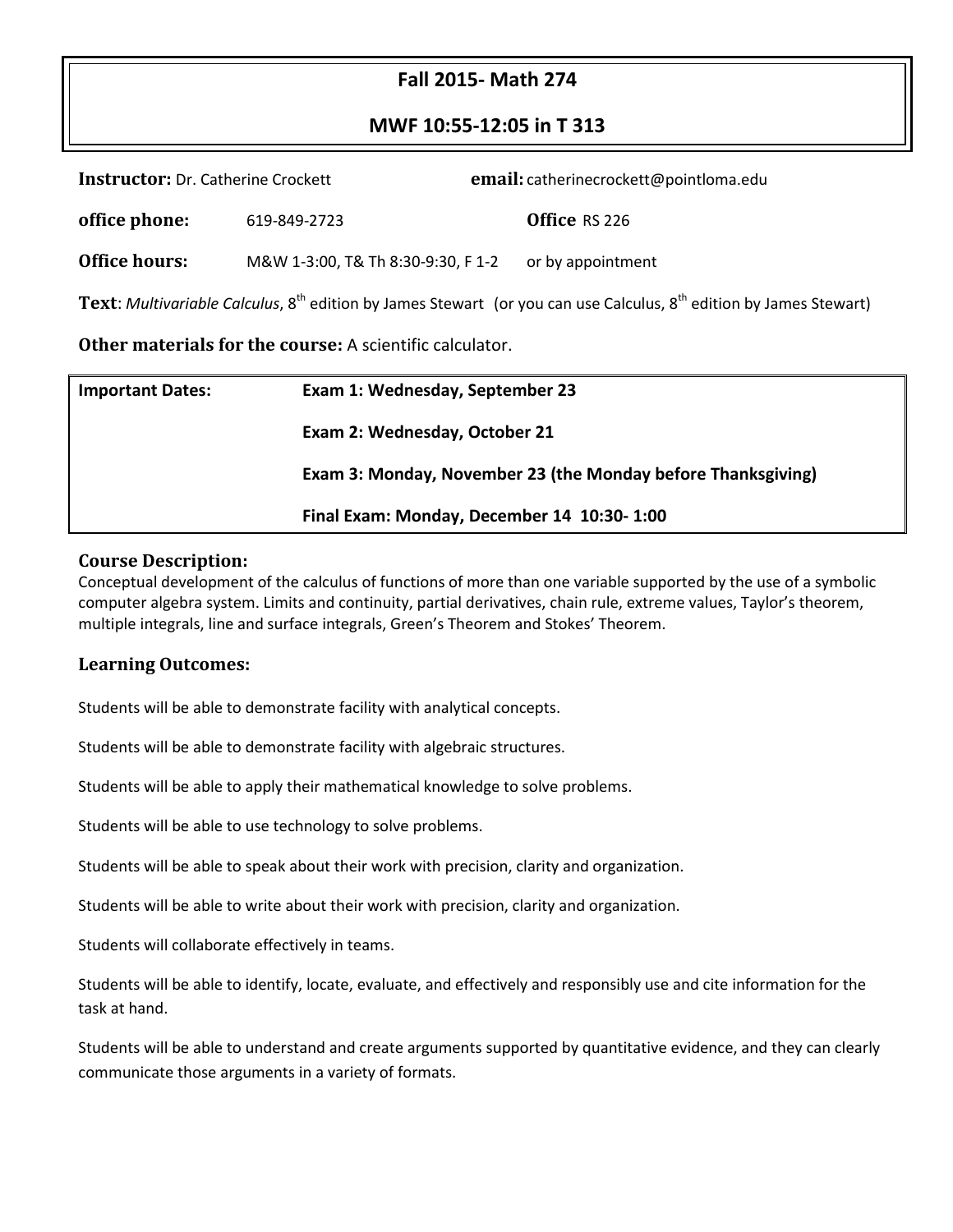**Grading:** Grades for the course will be based on the following (percentage of the course grade):

Homework (25%), Labs (5%) Three exams (15% each; total of 45 %) Final exam (25%)

**Grading Scale:** Approximate minimal percentages required to obtain a given grade are:

|             | [87.5,90]    | [77.5, 80]   | [67.5, 70]   | [0,60) |
|-------------|--------------|--------------|--------------|--------|
| [92.5, 100] | [82.5, 87.5] | [72.5, 77.5] | [62.5, 67.5] |        |
| [90, 92.5]  | [80, 82.5]   | [70, 72.5]   | [60, 62.5]   |        |

Grades in percentages

\*You will be able to view your grades in CANVAS.

**Homework (25%):** Homework will be assigned every class meeting. All homework assigned in a week will be due **at the start of class** the next Wednesday. No late homework will be accepted except by prior arrangement or with a documented emergency. The object of the homework is to learn how to do the problems so I expect to see calculations on your homework using the terminology and methods of the class and not just an answer. Homework will be scored on a combination of completeness (with work shown) and correctness. A random selection (the same for all people) of the problems will be graded on any homework assignment. The two lowest homework scores will be dropped.

**Labs (5%):** Labs will be assigned during the week on Fridays and it will be collected the following Friday ( see calendar for exact dates). A lab is late if it is not received by the due date. No late labs will be accepted.

**Exams(15% each):** There are three in-class exams. If you do not take an exam you will receive a zero for it. Late exams may be taken only by prior arrangement with me or a well documented emergency beyond your control. The examination schedule is included in the daily schedule. I do not intend to accept excuses such as poor communication with parents, benefactors, sport team sponsors and/or travel agents.

**Final Exam (25%)** : The final is comprehensive and is given on Wednesday , December 14 10:30 - 1:00. The final exam date and time is set by the university at the beginning of the semester and may not be changed by the instructor. Only in the case that a student is required to take three exams during the same day of finals week is an instructor authorized to change the exam date and time for that particular student.

# **Attendance:**

Attendance is expected at each class session. In the event of an absence you are responsible for the material covered in class and the assignments given that day.

Regular and punctual attendance at all classes in which a student is registered is considered essential to optimum academic achievement. Therefore, regular attendance and participation in each course are minimal requirements to be met. There are no allowed or excused absences except as approved in writing by the Provost for specific students participating in certain university-sanctioned activities. Excused absences still count toward the 10%-20% limits, but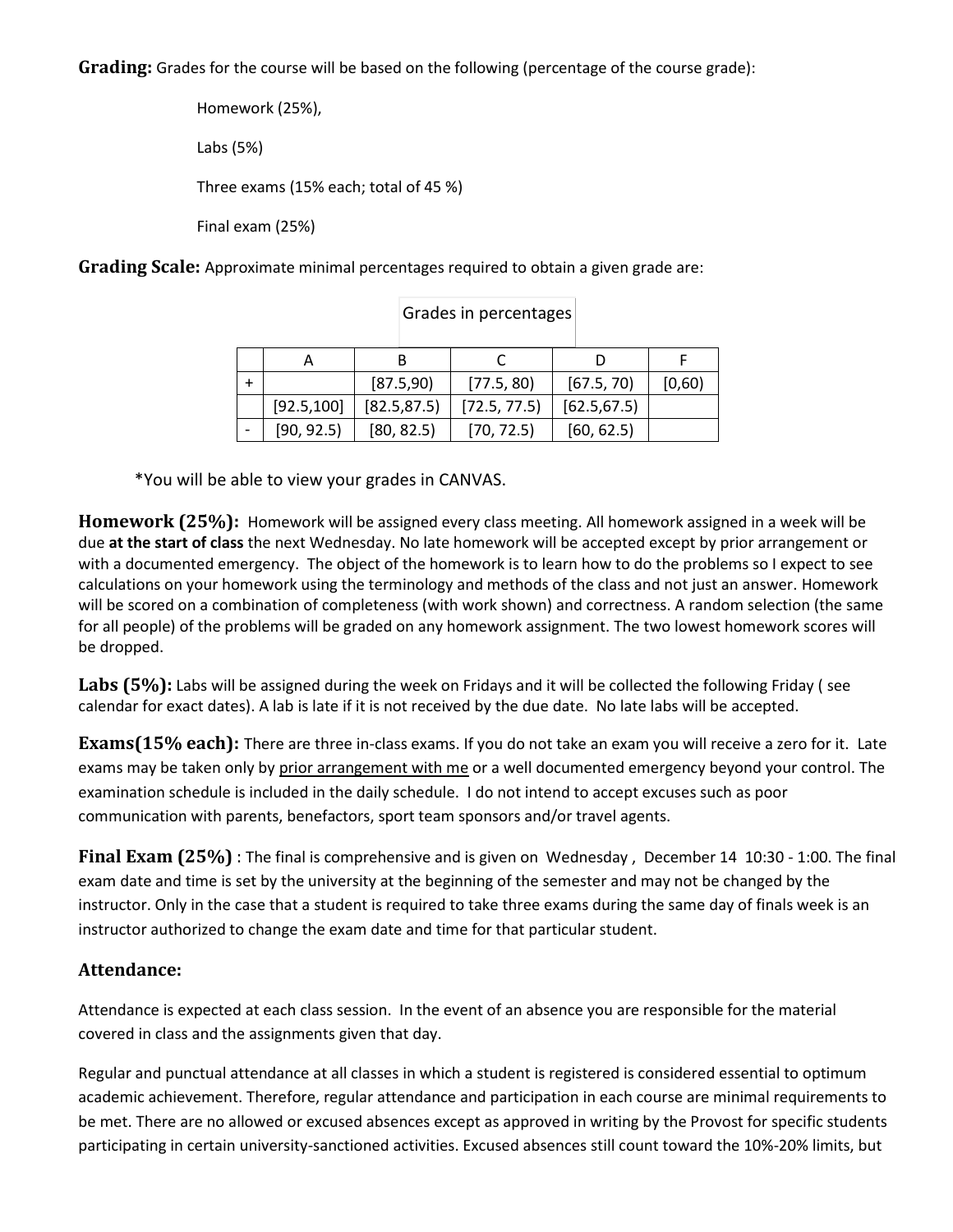allow students to make up work, quizzes, or tests missed as a result of a university-sanctioned activity. Activities of a unique nature, such as labs or other activities identified clearly on the syllabus, cannot be made up except in rare instances when instructors have given advanced, written approval for doing so. Whenever the number of accumulated absences in a class, for any cause, exceeds ten (10) percent of the total number of class meetings, the faculty member should send an e-mail to the student and the Vice Provost for Academic Administration (VPAA) warning of attendance jeopardy. If more than twenty (20) percent of the total number of class meetings is reported as missed, the faculty member or VPAA may initiate the student's de-enrollment from the course without further advanced notice to the student. If the date of de-enrollment is past the last date to withdraw from a class, the student will be assigned a grade of W or WF consistent with university policy in the Grading section of the catalog. There are no refunds for courses where a de-enrollment was processed. For more details see the PLNU catalog: [http://catalog.pointloma.edu/content.php?catoid=18&navoid=1278#Class\\_Attendance](http://catalog.pointloma.edu/content.php?catoid=18&navoid=1278#Class_Attendance)

### **Class Enrollment:**

It is the student's responsibility to maintain his/her class schedule. Should the need arise to drop this course (personal emergencies, poor performance, etc.), the student has the responsibility to follow through (provided the drop date meets the stated calendar deadline established by the university), not the instructor. Simply ceasing to attend this course or failing to follow through to arrange for a change of registration (drop/add) may easily result in a grade of F on the official transcript.

#### **Academic Accommodations:**

While all students are expected to meet the minimum academic standards for completion of their courses as established by the instructors, students with special needs may require academic accommodations. At Point Loma Nazarene University, students requesting academic accommodations must file documentation with the Disability Resource Center (DRC), located in the Bond Academic Center. Once the student files documentation, the Disability Resource Center contacts the student's instructors and provides written recommendations for reasonable and appropriate accommodations to meet the individual needs of the student. This policy assists the university in its commitment to full compliance with Section 504 of the Rehabilitation Act of 1973, the Americans with Disabilities (ADA) Act of 1990, and ADA Amendments Act of 2008, all of which prohibit discrimination against students with special needs and guarantees all qualified students equal access to the benefits of PLNU programs and activities. For more details see the PLNU catalog:

http://catalog.pointloma.edu/content.php?catoid=18&navoid=1278#Academic\_Accommodations

Students with learning disabilities who may need accommodations should discuss options with the instructor during the first two weeks of class.

#### **Academic Honesty:**

The Point Loma Nazarene University community holds the highest standards of honesty and integrity in all aspects of university life. Any violation of the university's commitment is a serious affront to the very nature of Point Loma's mission and purpose. Violations of academic honesty include cheating, plagiarism, falsification, aiding academic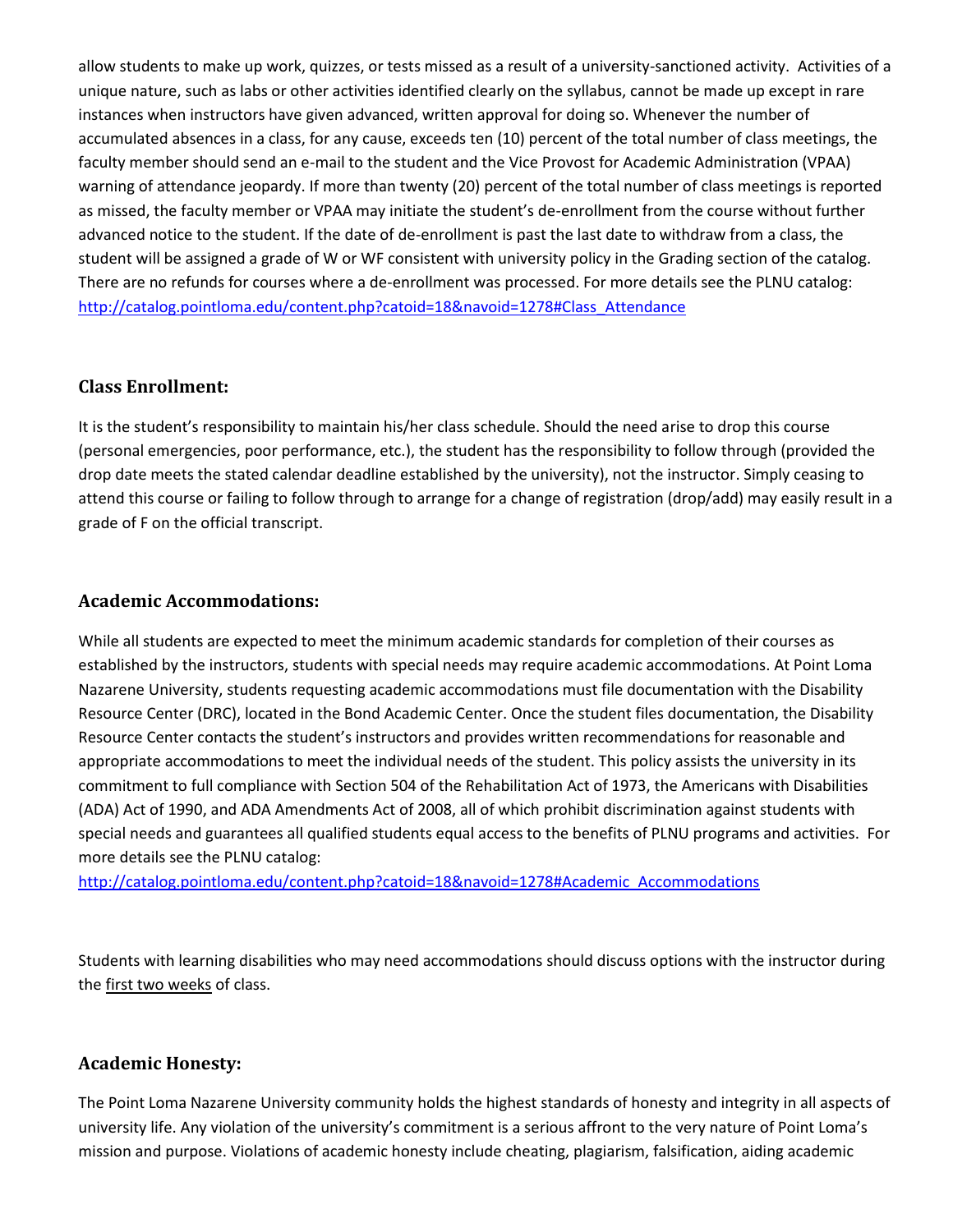dishonesty, and malicious interference. The details of PLNU's meaning of each of these words can be found in the PLNU catalog at[: http://catalog.pointloma.edu/content.php?catoid=18&navoid=1278#Academic\\_Honesty](http://catalog.pointloma.edu/content.php?catoid=18&navoid=1278#Academic_Honesty)

A student remains responsible for the academic honesty of work submitted in PLNU courses and the consequences of academic dishonesty beyond receipt of the final grade in the class and beyond the awarding of the diploma. Ignorance of these catalog policies will not be considered a valid excuse or defense. Students may not withdraw from a course as a response to a consequence.

A student who is caught cheating on any item of work will receive a zero on that item and may receive an "F" for the semester. See the PLNU Catalog for a further explanation of the PLNU procedures for academic dishonesty [\(http://catalog.pointloma.edu/content.php?catoid=18&navoid=1278#Academic\\_Honesty\)](http://catalog.pointloma.edu/content.php?catoid=18&navoid=1278#Academic_Honesty).

### **Final Exam: Date and Time**

The final exam date and time is set by the university at the beginning of the semester and may not be changed by the instructor. Only in the case that a student is required to take three exams during the same day of finals week is an instructor authorized to change the exam date and time for that particular student.

# **Copyright Protected Materials:**

Point Loma Nazarene University, as a non-profit educational institution, is entitled by law to use materials protected by the US Copyright Act for classroom education. Any use of those materials outside the class may violate the law.

**Side Note:** Turn off any cell phone, pager or things that make noise while you are in class. Also, do not text or work on other classes while in class -to do so is disrespectful to your classmates and me. You may be asked to leave the class for such behavior, resulting in an absence.

# **General Advice:**

You learn mathematics by doing it yourself. You should expect to spend approximately two hours outside of class for every one hour in class working on homework and going over concepts. When doing homework, please note it is normal to not be able to do every problem correct on the first attempt. Do not be discouraged, instead seek help.

| week           | Monday    | Tuesday      | Wednesday           | Thursday | Friday               |
|----------------|-----------|--------------|---------------------|----------|----------------------|
| 1              | 8/31      | 9/1          | 9/2                 | 9/3      | 9/4                  |
| $8/31 -$       | No class  | Introduction | Section 12.2 & 12.3 |          | Sections 12.3 & 12.4 |
| 9/4            |           | & Section    |                     |          |                      |
|                |           | 12.1         |                     |          |                      |
| $\overline{2}$ | 9/7       | 9/8          | 9/9                 | 9/10     | 9/11                 |
| $9/7 -$        | No Class  |              | Section 12.5        |          | Section 12.6         |
| 9/11           | Labor Day |              |                     |          | Lab #1 Handed out    |
|                |           |              |                     |          |                      |

Please note this schedule is tentative. Any changes will be announced.